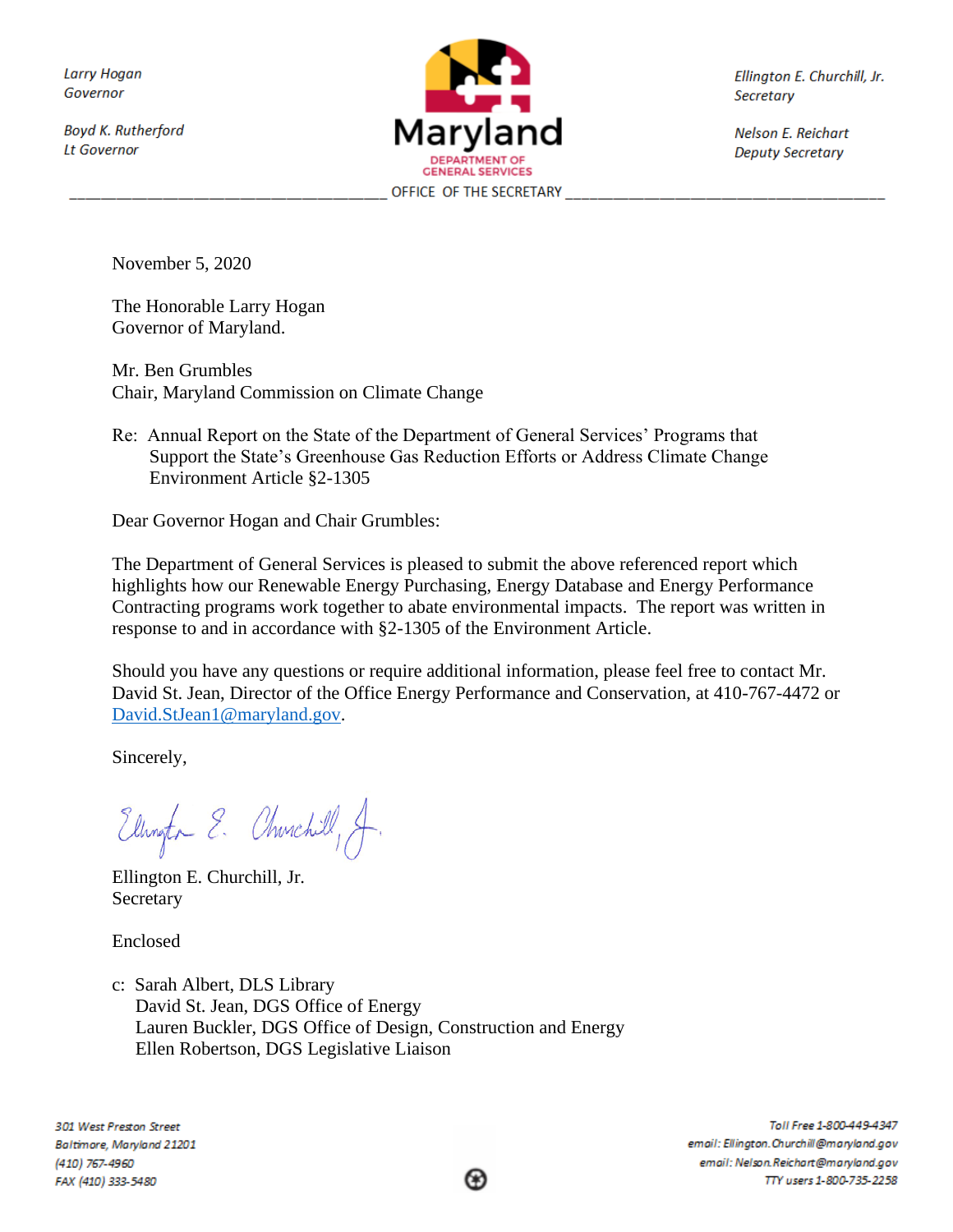# **Annual Report on the Status of Department of General Services Programs that Support the State's Greenhouse Gas Reduction Efforts or Address Climate Change**

October 16, 2020

In accordance with §2-1305 of the Environment Article, the Department of General Services (DGS) submits its annual report to the Governor and the Maryland Commission on Climate Change on the status of programs that support the State's Greenhouse Gas Reduction Act (GGRA) efforts or address Climate Change. This report will highlight how programs run by the DGS Office of Energy and Sustainability reduce greenhouse gases and other air pollutants. This report shows estimated greenhouse gas reductions for the years 2010 through the 2019 calendar year.

## **DGS Energy Office**

The DGS Office of Energy and Sustainability ("Energy Office") performs five primary functions that positively contribute to the State's greenhouse gas reduction efforts. The Energy Office purchases renewable energy, operates the Energy Performance Contracting (EPC) program, chairs the Green Purchasing Committee, and manages a statewide utility tracking database. Beyond these primary functions, the Energy Office also serves as the Energy Manager for DGS' 6.5 million square feet of facilities, engages in pilot programs, such as retro-commissioning existing State facilities, and fields calls from agencies on various energy conservation related topics. Beginning with the June 2019 issuance of Governor Hogan's Executive Order 01.01.2019.08, *Energy Savings Goals for State Government*, the Energy Office has taken on a leadership role in meeting the energy saving goal of the EO. The following describes each primary function of the DGS Energy Office in more detail.

### **Energy Commodities Purchasing**

The Energy Office partners with USM to purchase over \$175 million annually of electricity and natural gas using purchasing strategies, that from FY 2012 to FY 2019 allowed the State to avoid over \$84 million in expenses related to these commodities. Included in the energy commodity purchases are three 20-year Power Purchase Agreements (PPAs) of renewable energy from two utility scale wind installations, and one solar installation.

| Facility name            | Initial  | <b>Size</b> | FY 19 Total | FY 19 Total       |  |
|--------------------------|----------|-------------|-------------|-------------------|--|
|                          | Delivery |             | Generation  | Expenditure $(5)$ |  |
|                          | Year     |             | (MWH)       |                   |  |
| Mount St. Mary's (Solar) | 2012     | 13 MW       | 20,118      | \$4,334,639       |  |
| Pinnacle (Wind)          | 2011     | 55.2 MW     | 173,208     | \$13,908,698      |  |
| Roth Rock (Wind)         | 2011     | 10 MW       | 25,344      | \$2,344,330       |  |
| Totals                   |          |             | 218,670     | \$20,587,667      |  |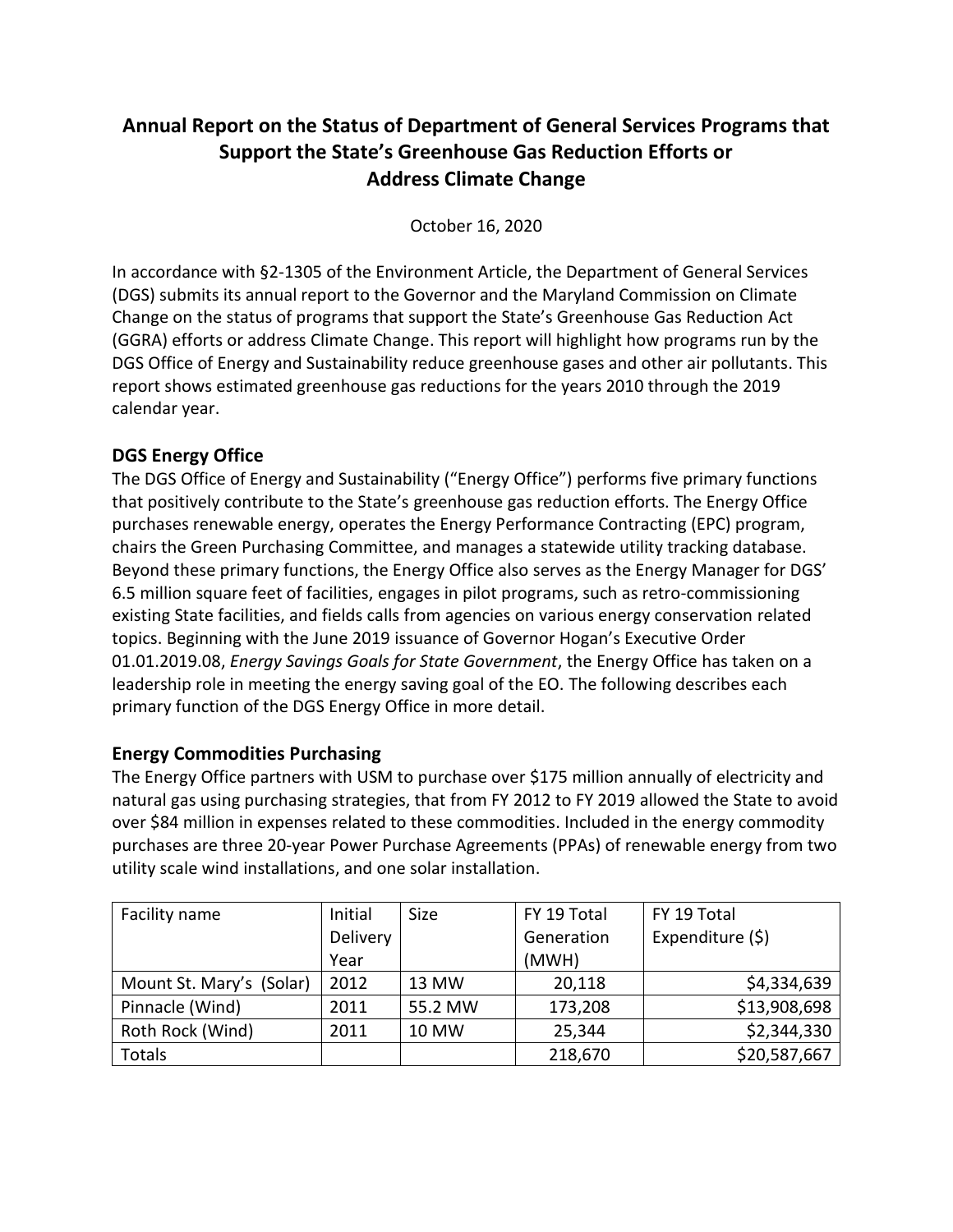As of 2020, the Renewable Energy Credits (RECs) produced by the facilities above surpassed the State's Renewable Portfolio Standard obligation. The Energy Office is planning on additional purchases of renewable energy soon as required under the recently enacted increase to the RPS.

DGS also currently has Solar PV installations at four agency buildings, with total capacity of 432 kW and generating approximately 520,000 kWh per year<sup>1</sup>:

- Tawes State Office Building 580 Taylor Avenue. Annapolis 126 kW
- John R. Hargrove, Sr. DC & MS Center -700 E. Patapsco Ave. Baltimore 106 kW
- Elkton DC & MS Center -170 E. Main St. Elkton 74 kW
- Ellicott City DC & MS Center -3451 Courthouse Dr. Ellicott City 126 kW

Renewable energy accounted for 13.2% of the electricity for State operations in FY 2020. It enabled the State to prevent approximately 143,526 metric tons of carbon dioxide equivalent (CO2e) from entering the atmosphere. This is the equivalent of taking 30,473 passenger vehicles off the road for one year.<sup>2</sup>

### **Energy Performance Contracting (EPC)**

An EPC is a multi-million-dollar energy project in which the cost of the project is paid for over time through guaranteed annual energy and operational savings. The Energy Office drafts and manages the contract that defines the processes and requirements of an EPC and prequalifies the Energy Service Companies (ESCO) that will perform each project. The ESCOs provide the energy savings guarantee for each project. The Energy Office has been managing the State's EPC program since 2003, during which time 29 EPC projects have been initiated. The EPC program is the State's greatest single contributor to the development of energy efficiency and energy conservation strategies within State facilities.

The EPC program has provided considerable cost-effective energy savings and GHG reductions since its inception. Table A below indicates energy savings and CO2 reductions associated with EPC projects since 2010.

<sup>&</sup>lt;sup>1</sup> DGS does not own the Renewable Energy Credits (REC) for these installations.

<sup>2</sup> Calculated using EPA Greenhouse Gas Equivalencies Calculator, https://www.epa.gov/energy/greenhousegasequivalencies-calculator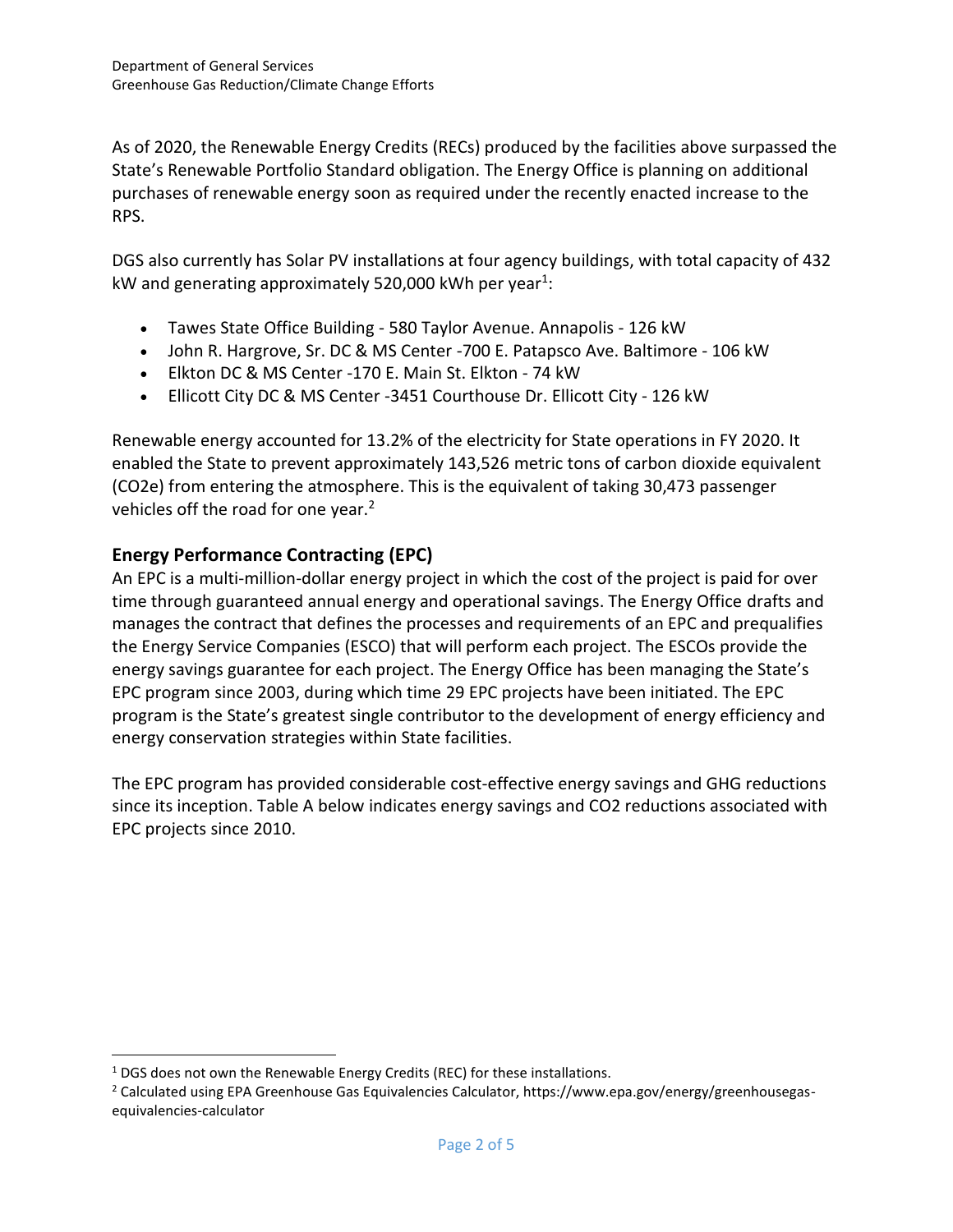#### **TABLE A**

| <b>PROJECT</b>                         | <b>Construction</b><br>Completion<br><b>Date</b> | <b>Overall Annual</b><br><b>Energy Reduction</b><br>MMBTU <sup>3</sup> | <b>Annual CO2</b><br><b>Reduction</b><br><b>Tons</b> |
|----------------------------------------|--------------------------------------------------|------------------------------------------------------------------------|------------------------------------------------------|
| <b>DHMH-Spring Grove Hospital</b>      | 02/01/10                                         | 267,504                                                                | 14,979                                               |
| <b>University of Baltimore</b>         | 02/28/10                                         | 31,465                                                                 | 2,990                                                |
| <b>Veterans Affairs</b>                | 05/31/10                                         | 1,999                                                                  | 253                                                  |
| <b>UMCES- Horn Point Lab</b>           | 10/01/10                                         | 12,652                                                                 | 1,253                                                |
| <b>Work Force Technology Center</b>    | 12/01/10                                         | 14,593                                                                 | 1,421                                                |
| <b>DGS Buildings</b>                   | 01/01/11                                         | 60,730                                                                 | 5,979                                                |
| <b>MDA-Agriculture</b>                 | 02/01/11                                         | 7,618                                                                  | 963                                                  |
| <b>State Police</b>                    | 06/30/11                                         | 3,683                                                                  | 746                                                  |
| <b>UM College Park- 9 buildings</b>    | 01/01/12                                         | 59,060                                                                 | 3,538                                                |
| <b>UMCES- Chesapeake Lab</b>           | 01/01/12                                         | 6,154                                                                  | 604                                                  |
| <b>MTA</b>                             | 04/12/12                                         | 16,030                                                                 | 2,027                                                |
| <b>DPSCS-Jessup</b>                    | 06/30/12                                         | 224,504                                                                | 14,412                                               |
| <b>MdTA</b>                            | 10/18/12                                         | 30,712                                                                 | 3,285                                                |
| <b>Towson Univ. Part 1</b>             | 12/01/12                                         | 32,740                                                                 | 4,139                                                |
| <b>MAA</b>                             | 12/04/12                                         | 119,150                                                                | 10,965                                               |
| <b>Bowie State University</b>          | 01/31/13                                         | 6,791                                                                  | 547                                                  |
| <b>Port Administration</b>             | Ongoing                                          | 100,307                                                                | 5,380                                                |
| <b>UMBC-Part 1</b>                     | 07/31/13                                         | 20,855                                                                 | 2,637                                                |
| <b>UMCP- Athletic Dept.-</b>           | 09/30/13                                         | 4,450                                                                  | 555                                                  |
| SHA-I                                  | 10/01/13                                         | 69,687                                                                 | 7,928                                                |
| <b>Department of Juvenile Services</b> | 1/6/2017                                         | 25,412                                                                 | 2,392                                                |
| <b>MDH Springfield Hospital</b>        | 7/31/2018                                        | 14,641                                                                 | 1,205                                                |
| <b>MDH Finan Center</b>                | 1/9/2019                                         | 9,557                                                                  | 1,131                                                |
| <b>MVA</b>                             | 4/1/2018                                         | 19,223                                                                 | 2,123                                                |
| <b>MDH Perkins and Holly Center</b>    | 6/30/2020                                        | 25,051                                                                 | 3,490                                                |
| <b>DPSCS - WCI &amp; NBCI</b>          | 11/30/2019                                       | 22,758                                                                 | 8,163                                                |
|                                        | <b>TOTALS</b>                                    | 1,207,326                                                              | 103,106                                              |

#### **Executive Order 01.01.2019.08**

Governor Hogan's Executive Order titled, *Energy Savings Goals for State Government,* calls on the Energy Office to perform several tasks to help achieve 10% energy savings in State-owned buildings by 2029 based on a FY 2018 baseline. Tasks outlined for the Energy Office include: creating an accurate energy baseline for FY 2018, identifying 2 million square feet of buildings with cost-effective energy saving opportunities, performing energy audits on those buildings, presenting the building owners with the recommendations from the audit reports, tracking the

<sup>&</sup>lt;sup>3</sup> The energy reduction figures are for all fuel sources associated with a project (electricity, natural gas, fuel oil, etc.) converted to millions of Btus. Figures provided by ESCOs in their Phase II proposals as part of their savings guarantee. Actual savings for most projects have been higher.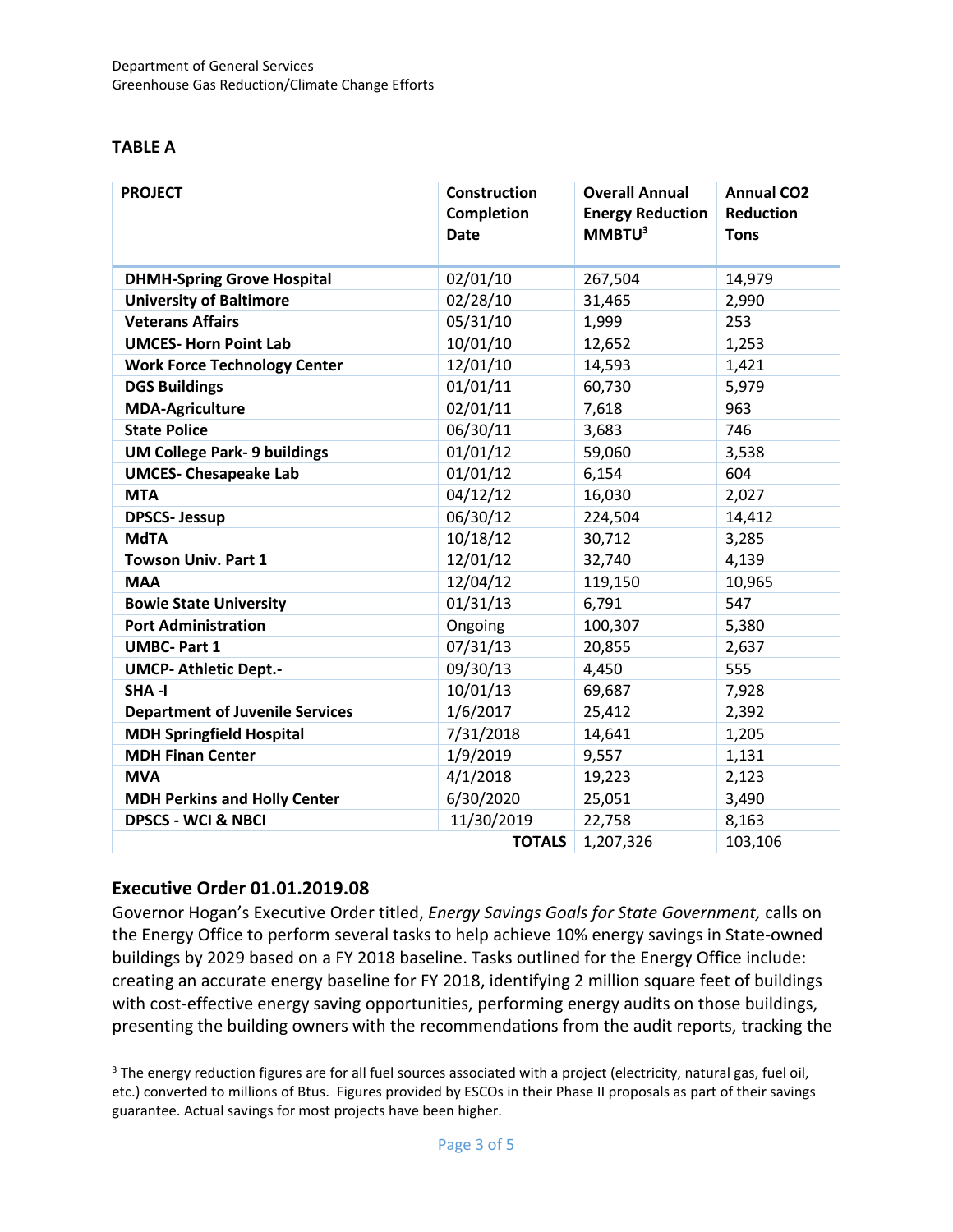energy use in those buildings after upgrades, and reporting progress towards meeting the overall goal to the Governor.

Beyond fulfilling the specific tasks outlined in the Executive Order, the Energy Office has formed a Working Group on Reducing Energy use in State Operations, whose members include representatives from the 20 agencies, or university campuses, that are responsible for 90% of the State government's energy use. The Working Group meets quarterly to coordinate efforts, collaborate on solutions, and share successes on reducing energy use in State facilities. The Working Group has met four times since September 2019.

In the 2020 legislative session, DGS introduced House Bill 662 to include the energy savings goal of Governor Hogan's EO into statute. The bill passed and took effect on July 1, 2020.

The Energy Office has performed energy audits on nearly 1 million square feet of buildings by October 2020 and is on track to complete 2 million square feet of audits by March 2020. The first Annual Report on the Executive Order was submitted to the Governor in September 2020.

### **Green Purchasing Committee**

The Maryland Green Purchasing Committee is an interagency committee created by the Green Maryland Act of 2010, and is tasked with providing the State with education and training promoting environmentally preferable purchasing. The Committee develops and implements statewide green purchasing policies, guidelines, programs, best practices, and regulations which will provide benefits to the health and well-being of Maryland citizens and the environment.

The Committee initially focused on the creation of guidelines for state purchasers that would advance the conservation of natural resources and energy in state agency operations. Specifications for the procurement of certain environmentally friendly goods and services have since been created in order to outline such requirements. Additionally, the Committee has delivered training and organized educational events to further promote Maryland's leadership in environmentally preferable purchasing.

In FY 2020, environmentally preferable purchasing by Maryland State agencies totaled \$47,183,597. Environmentally preferred commodities purchased include office supplies, janitorial supplies, IT equipment, paints and coatings, and food service supplies with a cost savings of \$821,179 and greenhouse gas reduction of 158,159 metric tons of CO2e accrued from these purchases. The GPC approved and published updated environmentally preferable specifications for lighting, food service ware, and bagged deicers.

The Energy Office also launched a Green Purchasing Training Module in July of 2020 as part of the Maryland Procurement Academy, where state procurement professionals will gain the basics of green purchasing to apply in their procurement practices.